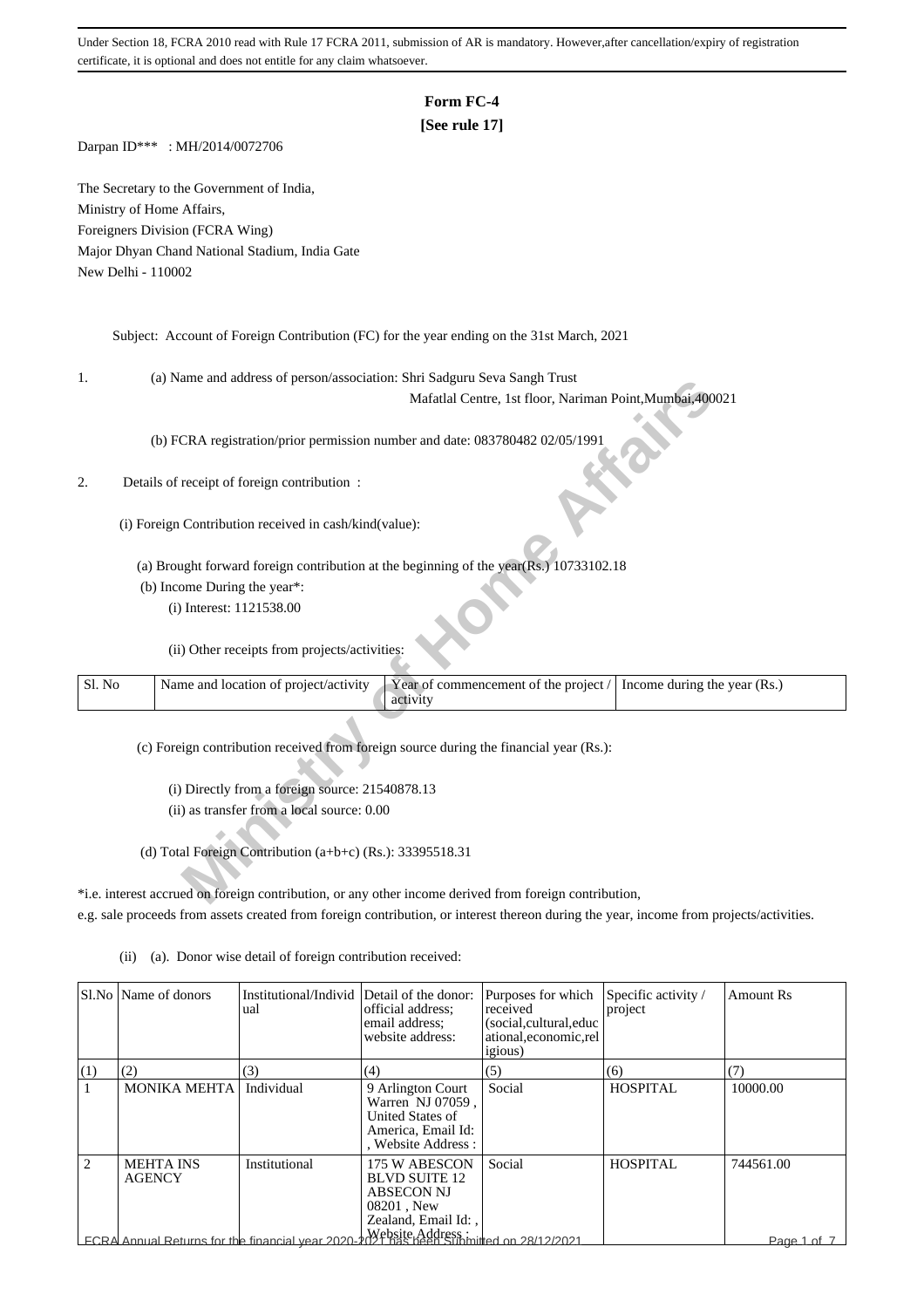|    | Sl.No Name of donors                                   | Institutional/Individ<br>ual | Detail of the donor:<br>official address;<br>email address:<br>website address:                                                                            | Purposes for which<br>received<br>(social,cultural,educ<br>ational, economic, rel<br>igious) | Specific activity /<br>project | <b>Amount Rs</b> |
|----|--------------------------------------------------------|------------------------------|------------------------------------------------------------------------------------------------------------------------------------------------------------|----------------------------------------------------------------------------------------------|--------------------------------|------------------|
| 3  | <b>JANAKI NAIK</b>                                     | Individual                   | DL 14490574 925<br><b>WEST MAIN</b><br>EDNA TX 77957,<br>United States of<br>America, Email Id:<br>, Website Address:                                      | Social                                                                                       | <b>HOSPITAL</b>                | 21502.00         |
| 4  | <b>JIV DAYA</b><br><b>FOUNDATION</b>                   | Institutional                | <b>2700 W PLANO</b><br><b>PARKWAY</b><br>PLANO TEXAS<br>75075USA, United<br>States of America,<br>Email Id:, Website<br>Address:                           | Social                                                                                       | <b>HOSPITAL</b>                | 205999.95        |
| 5  | <b>PUSHPABEN</b><br><b>MADHVANI</b>                    | Individual                   | 71 QUEENS<br><b>GATE MEWS</b><br><b>KINGSINGTON</b><br><b>LONDON SW7</b><br>50QN, United<br>Kingdom, Email<br>Id: , Website<br>Address:                    | Social                                                                                       | <b>HOSPITAL</b>                | 15000.00         |
| 6  | <b>REKHA</b><br><b>MOHANDAS</b><br>MAKHIJA             | Individual                   | <b>BLK#05 10</b><br>YISHUN STREET<br>51 SINGAPURE,<br>Singapore, Email<br>Id: , Website<br>Address:                                                        | Social                                                                                       | <b>HOSPITAL</b>                | 30000.00         |
| 7  | Royal<br>Commonwealth<br>Society                       | Institutional                | Commonwealth<br>House 55 58 Pall<br>Mall St James s<br>London, United<br>Kingdom, Email<br>Id: , Website<br>Address:                                       | Social                                                                                       | <b>HOSPITAL</b>                | 1357833.00       |
| 8  | Seva Foundation                                        | Institutional                | 1786 FITH<br><b>STREET</b><br><b>BERKELEY CA</b><br>94710 USA,<br>United States of<br>America, Email Id:<br><b>Website Address:</b>                        | Social                                                                                       | <b>HOSPITAL</b>                | 7512742.00       |
| 9  | <b>ORBIS</b><br><b>INERNATIONAL</b>                    | Institutional                | 520 8TH AVENUE<br>11TH FLOOR<br>NEW YORK N Y<br>10018 USA,<br>United States of<br>America, Email Id:<br>, Website Address:<br>https://ind.orbis.org<br>/en | Social                                                                                       | <b>HOSPITAL</b>                | 766031.00        |
| 10 | WEN GIVING<br><b>FOUNDATION</b>                        | Institutional                | 104 FORREST<br>STREET,<br>COTTESLOE,<br><b>WESTERN</b><br>AUSTRALIA,<br>Australia, Email Id:<br>, Website Address:                                         | Social                                                                                       | <b>HOSPITAL</b>                | 3100810.00       |
| 11 | <b>SONAL SHAH</b><br><b>HEART</b><br><b>FOUNDATION</b> | Institutional                | 4622, 15TH<br>STREET,<br><b>KENOSHA</b><br><b>WISCONSIN</b><br>53144, United<br>States of America,<br>Email Id:, Website<br>Address:                       | Social                                                                                       | <b>HOSPITAL</b>                | 1473492.00       |
| 12 | HARSHA SHAH                                            | Individual                   | 75 WOODBUG<br><b>ROAD EDISON</b><br>NJ 08820, United<br>States of America,<br>Email Id:, Website<br>Address:                                               | Social                                                                                       | <b>HOSPITAL</b>                | 288166.00        |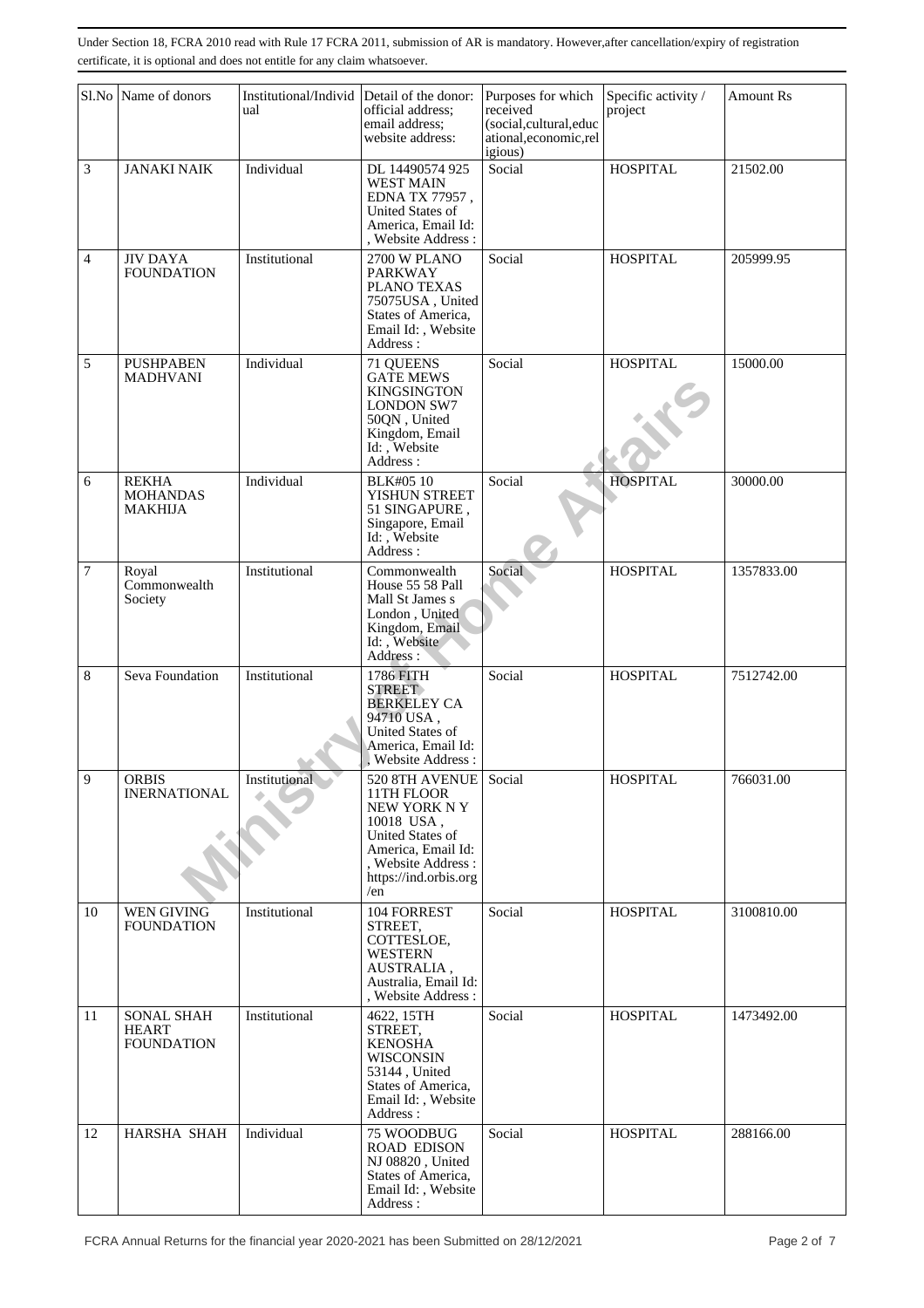|    | Sl.No Name of donors                     | Institutional/Individ Detail of the donor:<br>ual | official address;<br>email address:<br>website address:                                                                                   | Purposes for which<br>received<br>(social,cultural,educ<br>ational,economic,rel<br>igious) | Specific activity /<br>project | Amount Rs  |
|----|------------------------------------------|---------------------------------------------------|-------------------------------------------------------------------------------------------------------------------------------------------|--------------------------------------------------------------------------------------------|--------------------------------|------------|
| 13 | <b>MARUTI TRUST</b>                      | Institutional                                     | <b>39 WARDENS</b><br><b>WALK</b><br><b>LEICESTER</b><br>FOREST EAST,<br>United Kingdom,<br>Email Id:, Website<br>Address:                 | Social                                                                                     | <b>HOSPITAL</b>                | 3048750.00 |
| 14 | PARK RUN<br><b>MANAGEMENT</b><br>CO.     | Institutional                                     | <b>1975 MACK</b><br><b>BLVD ALL</b><br><b>ENTOJEN PA</b><br>18103, United<br>States of America,<br>Email Id:, Website<br>Address :        | Religious                                                                                  | <b>HOSPITAL</b>                | 18151.00   |
| 15 | <b>MAHESH K</b><br><b>TRIVEDI</b>        | Individual                                        | <b>65 CEDUR HILL</b><br>LN MEDIA PA<br>19063 USA,<br><b>United States of</b><br>America, Email Id:<br>, Website Address:                  | Social                                                                                     | <b>HOSPITAL</b>                | 87323.34   |
| 16 | <b>VIKRAMADITYA</b><br><b>BAJPAI</b>     | Individual                                        | SPERBERWEG 16<br>RIEHEN 4125,<br>Switzerland, Email<br>Id:<br>vbajpai@hotmail.c<br>om, Website<br>Address:                                | Social                                                                                     | <b>HOSPITAL</b>                | 100000.00  |
| 17 | <b>VELLOCITY</b><br><b>GLOBAL LLC</b>    | Institutional                                     | 3558 WALNUT ST<br>$# 107$ DENVER<br>CO. 80205,<br><b>UNITED STATES</b><br>, United States of<br>America, Email Id:<br>, Website Address : | Social                                                                                     | <b>HOSPITAL</b>                | 1098477.00 |
| 18 | <b>RAMA KRISHNA</b><br><b>FOUNDATION</b> | Institutional                                     | 294 DAKHURST<br><b>LANE UNIT A</b><br><b>ARCADIA CA</b><br>91007, United<br>States of America,<br>Email Id:, Website<br>Address:          | Social                                                                                     | <b>HOSPITAL</b>                | 1491994.00 |
| 19 | <b>AJAY POPAT</b>                        | Individual                                        | 5638 BERGAMD<br>CT SAN JOSE CA<br>95118, United<br>States of America,<br>Email Id:, Website<br>Address:                                   | Social                                                                                     | <b>HOSPITAL</b>                | 170045.84  |
|    |                                          |                                                   |                                                                                                                                           |                                                                                            |                                |            |

(b) Cumulative purpose-wise (social, cultural, educational, economic, religious) amount of all foreign contribution donations

received:

| SI.No | –<br>Purnose  | nouni                                    |
|-------|---------------|------------------------------------------|
|       | . .<br>Social | 76<br>40 N<br>,,,,<br>-<br>$\sim$<br>___ |

# 3. Details of Utilisation of foreign contribution:

#### (a) Details of activities/projects for which foreign contribution has been received and utilised (in rupees)

| Sl. No. | Name of<br>project/acti ocation<br><b>V1tV</b> |     | Address/L Previous Balance |         | Receipt during the year Utilised |         |         |         | Balance |         |
|---------|------------------------------------------------|-----|----------------------------|---------|----------------------------------|---------|---------|---------|---------|---------|
|         |                                                |     | In cash                    | In Kind | In cash                          | In Kind | In cash | In Kind | In cash | In Kind |
|         | (2)                                            | (3) | $\overline{a}$             | (5      | (6)                              |         | (8)     | (9)     | (10)    |         |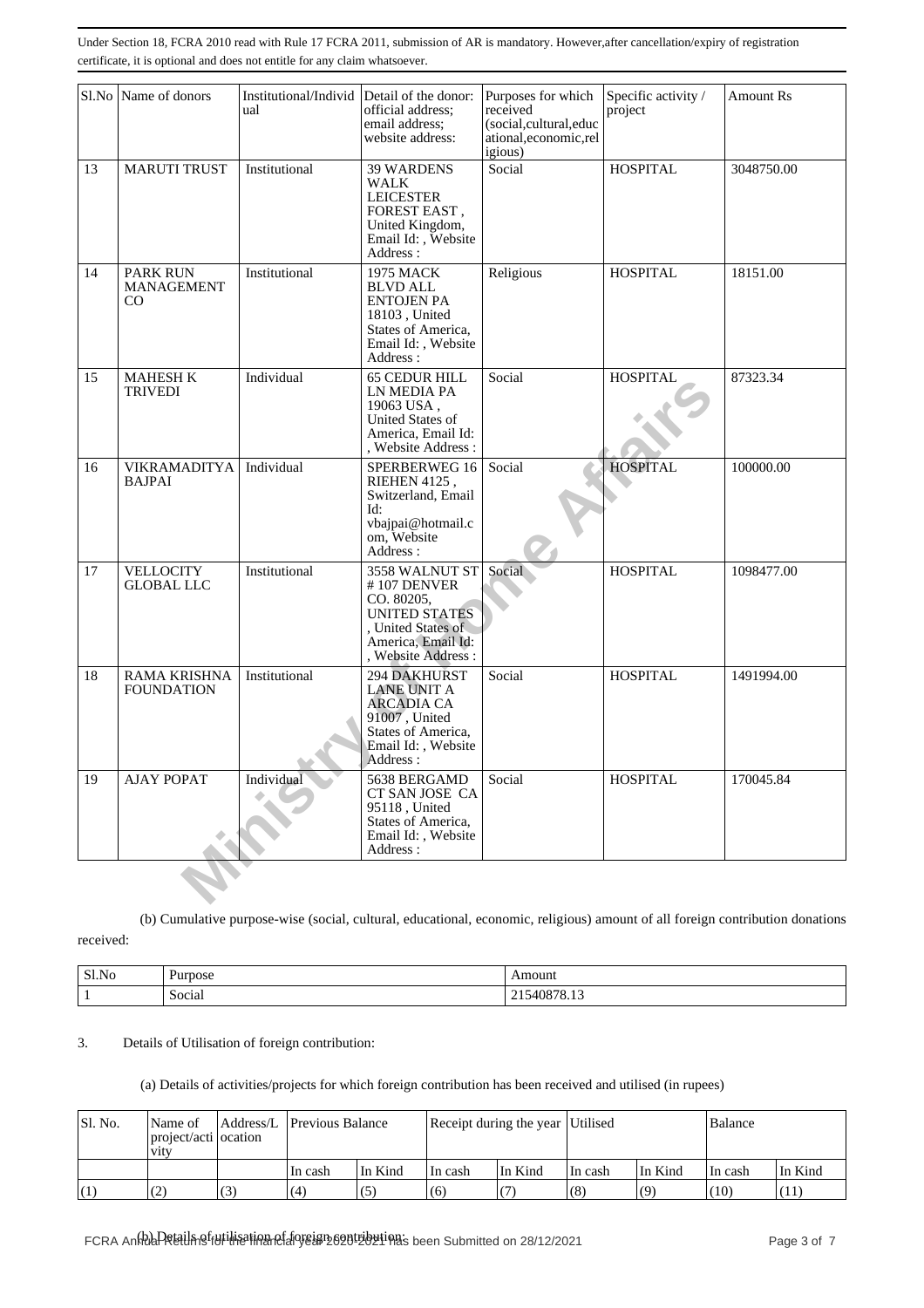- (i) Utilisation\*\* for projects as per aims and objectives of the person/association(Rs.): 28634971.05
- (ii) Total administrative expenses as provided in rule 5 of the Foreign Contribution (Regulation) Rules, 2011 (Rs.)

:13785.49

(iii) Total utilisation of foreign contribution  $(Rs.)$  (i+ii):28648756.54

\*\* It is affirmed that the utilisation of foreign contribution is not in contravention of the provisions contained in the Foreign Contribution(Regulation) Act, 2010 (42 of 2010) and more particularly in section 9 and section 12 of the Act which, inter-alia, states that the acceptance of foreign contribution is not likely to affect prejudicially:

- (A) the soverignty and integrity of india; or.
- (B) the security, strategic, scientific or economic interest of the state; or
- (C) the public interest; or
- (D) freedom or fairness of election to any Legistature; or
- (E) friendly relations with any foreign state; or
- (F) harmony between religious, racial, social, lingusitic or relgional groups, castes or communities.

|         | (D) freedom or fairness of election to any Legistature; or                                                  |                                                                                                                            |                                           |                                  |
|---------|-------------------------------------------------------------------------------------------------------------|----------------------------------------------------------------------------------------------------------------------------|-------------------------------------------|----------------------------------|
|         | (E) friendly relations with any foreign state; or                                                           |                                                                                                                            |                                           |                                  |
|         |                                                                                                             | (F) harmony between religious, racial, social, lingusitic or relgional groups, castes or communities.                      |                                           |                                  |
|         |                                                                                                             |                                                                                                                            |                                           |                                  |
|         | (c) Total purchase of fresh assets (Rs.)                                                                    |                                                                                                                            |                                           |                                  |
| Sl. No. | Name of project/activity                                                                                    | Details of fresh assets                                                                                                    | Objective of<br>acquiring fresh<br>assets | Cost of fresh assets<br>(In Rs.) |
| (i)     | Creation of Immovable assests                                                                               | <b>EQUIPMENTS</b>                                                                                                          | <b>HOSPITAL</b>                           | 1915000.00                       |
|         | Total                                                                                                       |                                                                                                                            |                                           | 1915000.00                       |
|         | Amendment Act, 2020):                                                                                       | (d) Foreign contribution transferred to other person/associations before 29.09.2020 (The Foreign Contribution (Regulation) |                                           |                                  |
| Sl. No. | Name of the person/association                                                                              | Date                                                                                                                       | Purpose                                   | Amount                           |
| (1)     | (2)                                                                                                         | (3)                                                                                                                        | (4)                                       | (5)                              |
| 4.      | (e) Total utilisation in the year $(Rs.)(b+c+d)$ 30563756.54<br>Details of unutilised foreign contribution: |                                                                                                                            |                                           |                                  |
|         | (i) Total foreign contribution invested in term Deposits (Rs.):                                             |                                                                                                                            |                                           |                                  |

| Sl. No.<br>. | association<br>.sam<br><sup>ം</sup> rson <sub>′</sub> പ<br>ш | Jate<br>. | 1.344332222<br>pose |  |
|--------------|--------------------------------------------------------------|-----------|---------------------|--|
|              | $\sim$<br>$\sim$                                             | $\sim$    |                     |  |

## 4. Details of unutilised foreign contribution:

(i) Total foreign contribution invested in term Deposits (Rs.):

| Sr. No. | Details                          | Total( in Rs.) |
|---------|----------------------------------|----------------|
| (i)     | Opening Balance of FD            | 4532326.00     |
| (ii)    | FD made during the year          | 0.00           |
| (iii)   | Less: realisation of previous FD | 0.00           |
|         | Closing balance of FD            | 4532326.00     |

(ii) Balance of unutilised foreign contribution, in cash/bank, at the end of the year(Rs):

- (a) Cash in hand: 0.00
- (b) in FC designated bank account: 593670.40
- (c) in utilisation bank account(s): 2200213.44
- 5. Details of foreigners as Key functionary/working/associated: 0
- 6. Details of land and building remained unutilised for more than two year:

| Sl. No.   Location of land and building   Year of acquisition                         | Purpose of acquisition | l Reason of unutilisation |           |
|---------------------------------------------------------------------------------------|------------------------|---------------------------|-----------|
| FGRA Annual Returns for the financial year 3020-2021 has been Submitted an 28/12/2021 |                        |                           | Page 4 of |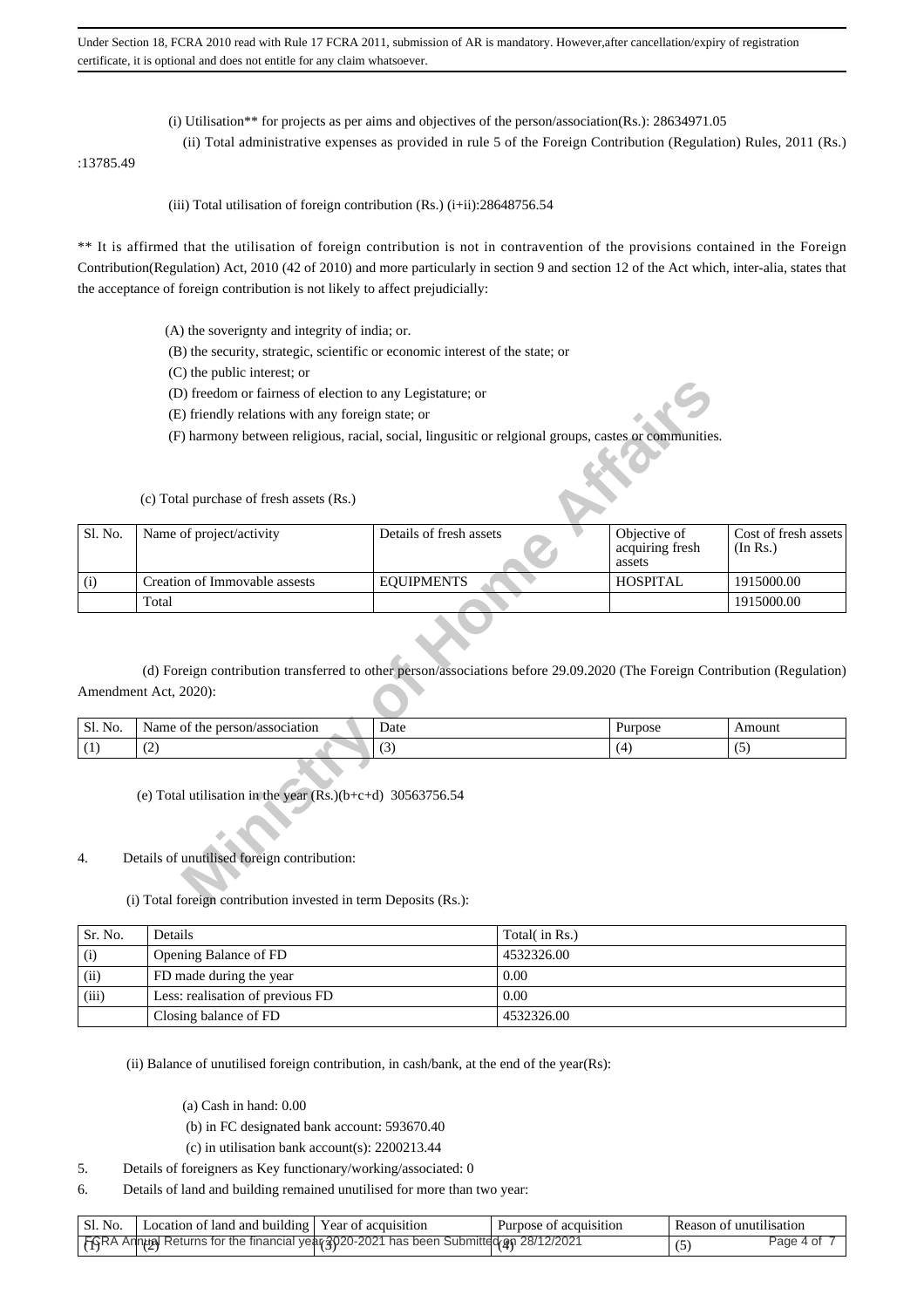(7) (a) Details of FCRA Account for receipt of foreign contribution (As on 31st March of the year ending):

| Name of the<br>Bank           | <b>Branch Address</b><br>With pincode)  | Phone No.    | e-mail                                | <b>IFSC Code</b>   | Account number          | Date of Opening<br>Account |
|-------------------------------|-----------------------------------------|--------------|---------------------------------------|--------------------|-------------------------|----------------------------|
|                               |                                         | (3).         | (4)                                   | (5)                | (6)                     |                            |
| <b>STATE BANK</b><br>OF INDIA | 11 Sansad Marg,<br>New Delhi 110<br>001 | 011-23374100 | fcraoperations.00<br>$691@$ sbi.co.in | <b>SBIN0000691</b> | XXXXXX4685   02/09/2021 |                            |

(b) Details of another FCRA Account(if any,) for keeping or utilising (As on 31st March of the year ending)

| <b>Name of the Bank</b>         | <b>Branch</b><br><b>Address</b> (with Pin<br>code)                                         | Phone No.    | e-mail                      | <b>IFSC Code</b>   | <b>Account Number</b> | Date of Opening<br>Account |
|---------------------------------|--------------------------------------------------------------------------------------------|--------------|-----------------------------|--------------------|-----------------------|----------------------------|
| (1)                             | (2)                                                                                        | (3)          | (4)                         | (5)                | (6)                   | (7)                        |
| <b>BANK OF</b><br><b>BARODA</b> | RAM<br>MAHAL,8,DINSH<br>AW VACHHA<br>ROAD.MUMBAI<br><b>MUMBAI</b><br>MAHARASHTRA<br>400020 | 022-22871687 | backba@bankofbar<br>oda.com | <b>BARB0BACKBA</b> | 03820100003199        | 14/02/1991                 |

| <b>BANK OF</b><br><b>BARODA</b>      | RAM<br>MAHAL, 8, DINSH<br><b>AW VACHHA</b><br>ROAD.MUMBAI<br>MUMBAI<br><b>MAHARASHTRA</b><br>400020                                                      | 022-22871687 | backba@bankofbar<br>oda.com               | <b>BARBOBACKBA</b> | 03820100003199                                                                                                                       | 14/02/1991                 |
|--------------------------------------|----------------------------------------------------------------------------------------------------------------------------------------------------------|--------------|-------------------------------------------|--------------------|--------------------------------------------------------------------------------------------------------------------------------------|----------------------------|
|                                      |                                                                                                                                                          |              |                                           |                    | (c) Details of all utilisation bank accounts (if any) for utilisation of Foregin Contribution (As on 31st March of the year ending): |                            |
| Name of the<br>Bank                  | <b>Branch Address</b> (<br>With pincode)                                                                                                                 | Phone No.    | E-mail                                    | <b>IFSC</b> Code   | Account No                                                                                                                           | Date of Opening<br>Account |
| (1)                                  | (2)                                                                                                                                                      | (3).         | (4)                                       | (5)                | (6)                                                                                                                                  | (7)                        |
| <b>UNION BANK</b><br><b>OF INDIA</b> | <b>GUNA</b><br><b>BRANCH</b><br><b>GUNA DIST</b><br>GUNA (MP),<br>GUNA, Madhya<br>Pradesh, Guna                                                          | 07542-222239 | cbsguna@unionb<br>ankofindia.com          | <b>UBIN0541061</b> | XXXXXXXXX<br>XX2887                                                                                                                  | 08/10/2007                 |
| <b>UNION BANK</b><br>OF INDIA        | <b>GUNA</b><br><b>BRANCH</b><br><b>GUNA DIST</b><br>GUNA (MP),<br>GUNA, Madhya<br>Pradesh, Guna                                                          | 07542-222239 | cbsguna@unionb<br>ankofindia.com          | <b>UBIN0541061</b> | XXXXXXXXX<br>XX2888                                                                                                                  | 08/10/2007                 |
| <b>UNION BANK</b><br>OF INDIA        | <b>GUNA</b><br><b>BRANCH</b><br><b>GUNA DIST</b><br>GUNA (MP),<br>GUNA, Madhya<br>Pradesh, Guna                                                          | 07542-222239 | cbsguna@unionb<br>ankofindia.com          | <b>UBIN0541061</b> | XXXXXXXXX<br>XX2889                                                                                                                  | 08/10/2007                 |
| <b>UNION BANK</b><br>OF INDIA        | <b>JANKIKUND</b><br><b>BRANCH</b><br><b>JANKIKUND</b><br><b>CHITRAKOOT</b><br><b>DIST SATNA</b><br>(MP), SATNA,<br>Madhya Pradesh,<br>Satna <sup>1</sup> | 07670-265322 | cbsjankikund@u<br>nionbankofindia.<br>com | <b>UBIN0542148</b> | XXXXXXXXX<br>XX5599                                                                                                                  | 30/11/2008                 |
| <b>UNION BANK</b><br>OF INDIA        | <b>JANKIKUND</b><br><b>BRANCH</b><br><b>JANKIKUND</b><br><b>CHITRAKOOT</b><br><b>DIST SATNA</b><br>(MP), SATNA,<br>Madhya Pradesh,<br>Satna              | 07670-265322 | cbsjankikund@u<br>nionbankofindia.<br>com | <b>UBIN0542148</b> | XXXXXXXXX<br>XX5694                                                                                                                  | 24/04/2003                 |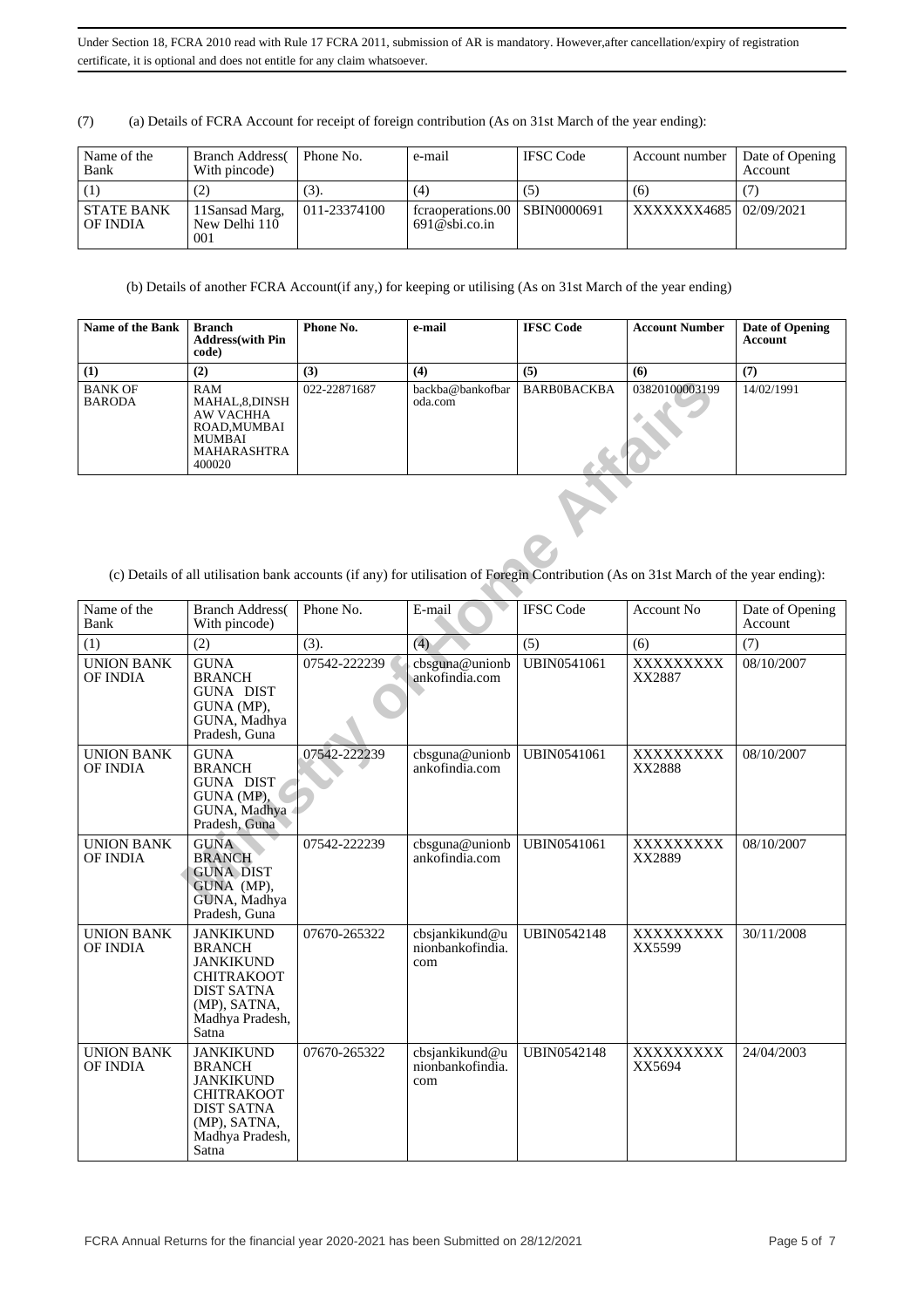| Name of the<br>Bank                  | <b>Branch Address</b><br>With pincode)                                                                                                      | Phone No.                                                                                                                                | E-mail                                                                                                                                                            | <b>IFSC</b> Code   | Account No          | Date of Opening<br>Account |  |
|--------------------------------------|---------------------------------------------------------------------------------------------------------------------------------------------|------------------------------------------------------------------------------------------------------------------------------------------|-------------------------------------------------------------------------------------------------------------------------------------------------------------------|--------------------|---------------------|----------------------------|--|
| <b>UNION BANK</b><br>OF INDIA        | <b>JANKIKUND</b><br><b>BRANCH</b><br><b>JANKIKUND</b><br><b>CHITRAKOOT</b><br><b>DIST SATNA</b><br>(MP), SATNA,<br>Madhya Pradesh,<br>Satna | 07670-265322                                                                                                                             | cbsjankikund@u<br>nionbankofindia.<br>com                                                                                                                         | <b>UBIN0542148</b> | XXXXXXXXX<br>XX0207 | 18/03/2008                 |  |
| <b>UNION BANK</b><br><b>OF INDIA</b> | <b>JANKIKUND</b><br><b>BRANCH</b><br><b>JANKIKUND</b><br>CHITRAKOOT<br>DIST SATNA<br>(MP), SATNA,<br>Madhya Pradesh,<br>Satna               | 07670-265322                                                                                                                             | cbsjankikund@u<br>nionbankofindia.<br>com                                                                                                                         | <b>UBIN0542148</b> | XXXXXXXXX<br>XX0615 | 25/11/2008                 |  |
| <b>UNION BANK</b><br>OF INDIA        | <b>JANKIKUND</b><br><b>BRANCH</b><br>JANKIKUND<br><b>CHITRAKOOT</b><br>DIST SATNA<br>(MP), SATNA,<br>Madhya Pradesh,<br>Satna               | 07670-265322                                                                                                                             | cbsjankikund@u<br>nionbankofindia.<br>com                                                                                                                         | <b>UBIN0542148</b> | XXXXXXXXX<br>XX1571 | 17/03/2010                 |  |
| <b>UNION BANK</b><br>OF INDIA        | <b>JANKIKUND</b><br><b>BRANCH</b><br><b>JANKIKUND</b><br><b>CHITRAKOOT</b><br><b>DIST SATNA</b><br>(MP), SATNA,<br>Madhya Pradesh,<br>Satna | 07670-265322                                                                                                                             | cbsjankikund@u<br>nionbankofindia.<br>com                                                                                                                         | <b>UBIN0542148</b> | XXXXXXXXX<br>XX1572 | 17/03/2010                 |  |
| 8                                    | *Whether during the period under report:                                                                                                    |                                                                                                                                          |                                                                                                                                                                   |                    |                     |                            |  |
| (i)                                  |                                                                                                                                             | any foreign contribution was transferred to any FCRA registered association?                                                             | No                                                                                                                                                                |                    |                     |                            |  |
| (ii)                                 |                                                                                                                                             | any foreign contribution was transferred to any Non FCRA registered<br>N <sub>0</sub><br>association?                                    |                                                                                                                                                                   |                    |                     |                            |  |
| (iii)                                |                                                                                                                                             | any functionary of the Association has been prosecuted or convicted under the<br>N <sub>0</sub><br>law of the land?                      |                                                                                                                                                                   |                    |                     |                            |  |
| (iv)                                 |                                                                                                                                             | any asset created out of foreign contribution is registered in names other than the No<br>name of Association?                           |                                                                                                                                                                   |                    |                     |                            |  |
| (v)                                  |                                                                                                                                             | No<br>any domestic contribution has been created in any FCRA Account?                                                                    |                                                                                                                                                                   |                    |                     |                            |  |
| (vi)                                 |                                                                                                                                             | the Association has received any foreign Contribution in an account other than<br>N <sub>0</sub><br>the designated FCRA receipt Account? |                                                                                                                                                                   |                    |                     |                            |  |
| (vii)                                |                                                                                                                                             |                                                                                                                                          | the Association has utilised foreign contribution for any purpose other than the<br>defined purposes in the FCRA certificate of registration or prior permission? |                    | N <sub>0</sub>      |                            |  |
|                                      |                                                                                                                                             |                                                                                                                                          | Acceptation has increased once fouriers contribution in one or contati                                                                                            |                    |                     |                            |  |

| (i)                | any foreign contribution was transferred to any FCRA registered association?                                                                                      | No             |
|--------------------|-------------------------------------------------------------------------------------------------------------------------------------------------------------------|----------------|
| (ii)               | any foreign contribution was transferred to any Non FCRA registered<br>association?                                                                               | N <sub>0</sub> |
| (iii)              | any functionary of the Association has been prosecuted or convicted under the<br>law of the land?                                                                 | N <sub>0</sub> |
| (iv)               | any asset created out of foreign contribution is registered in names other than the No<br>name of Association?                                                    |                |
| (v)                | any domestic contribution has been created in any FCRA Account?                                                                                                   | N <sub>0</sub> |
| (vi)               | the Association has received any foreign Contribution in an account other than<br>the designated FCRA receipt Account?                                            | N <sub>0</sub> |
| (vii)              | the Association has utilised foreign contribution for any purpose other than the<br>defined purposes in the FCRA certificate of registration or prior permission? | N <sub>0</sub> |
| (viii)             | the Association has invested any foreign contribution in any speculative activity<br>as defined in rule 4 of the Foreign Contribution (Regulation) Rules, 2011?   | No.            |
| (ix)               | the Association or any of its functionary/office bearer has violated any of the<br>conditions as enumerated under sub-section (4) of section 12 of the Act?       | N <sub>0</sub> |
| (x)                | the Association has made expenditure on Administrative expenses exceeding 20<br>per cent of the foreign contribution received?                                    | N <sub>0</sub> |
| $(x_i)$            | any fixed asset acquired out of foreign contribution has been sold out?                                                                                           | N <sub>0</sub> |
| (xii)              | sale proceed of above fixed asset has been diverted / has not been deposited in<br>FCRA Account?                                                                  | N <sub>0</sub> |
| (xiii)             | any FD proceeds has been credited in any account other than FCRA Account?                                                                                         | N <sub>0</sub> |
| (xiv)              | any organization/entity not belonging to the Association is being<br>managed/financially supported by the Association?                                            | N <sub>0</sub> |
| $\left( xy\right)$ | the Association has utilised any foreign contribution outside India?                                                                                              | N <sub>0</sub> |

\*Note: Wherever the answer of above question is in 'yes', brief details must be provided.

**Declaration**